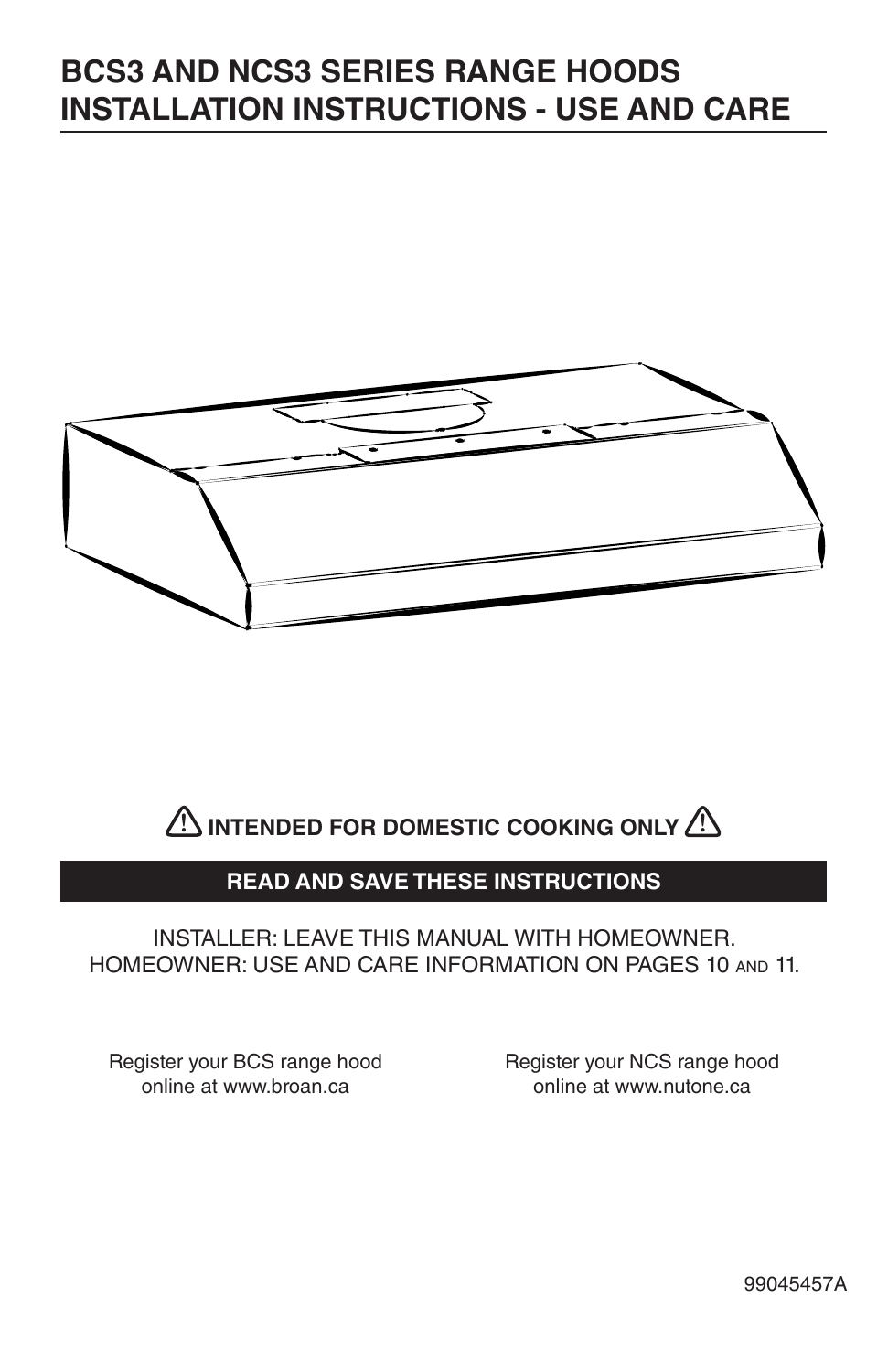## **WARNING**

#### **TO REDUCE THE RISK OF FIRE, ELECTRIC SHOCK OR INJURY TO PERSONS, OBSERVE THE FOLLOWING:**

- **1.** Use this unit only in the manner intended by the manufacturer. If you have questions, contact the manufacturer at the address or telephone number listed in the warranty.
- **2.** Before servicing or cleaning unit, switch power off at service panel and lock service disconnecting means to prevent power from being switched on accidentally. When the service disconnecting means cannot be locked, securely fasten a prominent warning device, such as a tag, to the service panel.
- **3.** Installation work and electrical wiring must be done by qualified personnel in accordance with all applicable codes and standards, including fire-rated construction codes and standards.
- **4.** Sufficient air is needed for proper combustion and exhausting of gases through the flue (chimney) of fuel burning equipment to prevent backdrafting. Follow the heating equipment manufacturer's guidelines and safety standards such as those published by the National Fire Protection Association (NFPA) and the American Society for Heating, Refrigeration and Air Conditioning Engineers (ASHRAE) and the local code authorities.
- **5.** When cutting or drilling into wall or ceiling, do not damage electrical wiring and other hidden utilities.
- **6.** Ducted fans must always be vented to the outdoors.
- **7.** Do not use this unit with any additional solid-state speed control device.
- **8.** To reduce the risk of fire, use only metal ductwork.
- **9.** This unit must be grounded.
- **10.** As an alternative, this product may be installed with the UL-approved cord kit designated for the product, following instructions packed with the cord kit.
- **11.** When applicable local regulations comprise more restrictive installation and/or certification requirements, the aforementioned requirements prevail on those of this document and the installer agrees to conform to these at his own expenses.

#### **TO REDUCE THE RISK OF A RANGE TOP GREASE FIRE:**

- **a)** Never leave surface units unattended at high settings. Boilovers cause smoking and greasy spillovers that may ignite. Heat oils slowly on low or medium settings.
- **b)** Always turn hood ON when cooking at high heat or when flambeing food (i.e.: Crêpes Suzette, Cherries Jubilee, Peppercorn Beef Flambé).
- **c)** Clean ventilating fan frequently. Grease should not be allowed to accumulate on fan, filters or in exhaust ducts.
- **d)** Use proper pan size. Always use cookware appropriate for the size of the surface element.

## **! WARNING !**

#### **TO REDUCE THE RISK OF INJURY TO PERSONS IN THE EVENT OF A RANGE TOP GREASE FIRE, OBSERVE THE FOLLOWING\*:**

- **1.** SMOTHER FLAMES with a close-fitting lid, cookie sheet or metal tray, then turn off the burner. BE CAREFUL TO PREVENT BURNS. IF THE FLAMES DO NOT GO OUT IMMEDIATELY, EVACUATE AND CALL THE FIRE DEPARTMENT.
- **2.** NEVER PICK UP A FLAMING PAN You may be burned.
- **3.** DO NOT USE WATER, including wet dishcloths or towels — This could cause a violent steam explosion.
- **4.** Use an extinguisher ONLY if:
	- **A.** You own a Class ABC extinguisher and you know how to operate it.
	- **B.** The fire is small and contained in the area where it started.
	- **C.** The fire department has been called.
	- **D.** You can fight the fire with your back to an exit.

\* Based on "Kitchen Fire Safety Tips" published by NFPA.

## **CAUTION**

- **1.** For indoor use only.
- **2.** For general ventilating use only. Do not use to exhaust hazardous or explosive materials and vapors.
- **3.** To avoid motor bearing damage and noisy and/ or unbalanced fan blade, keep drywall spray, construction dust, etc. off range hood.
- **4.** Your hood motor has a thermal overload which will automatically shut off the motor if it becomes overheated. The motor will restart when it cools down. If the motor continues to shut off and restart, have the hood serviced.
- **5.** For best capture of cooking fumes, the bottom of the hood MUST NOT BE LESS than 18" and at a maximum of 24" above the cooking surface.
- **6.** Always follows the cooking equipment manufacturer's requirements regarding the ventilation needs.
- **7.** To reduce the risk of fire and to properly exhaust air, be sure to duct air outside — Do not exhaust air into spaces within walls or ceiling or into attics, crawl space or garage.
- **8.** Please read specification label on product for further information and requirements.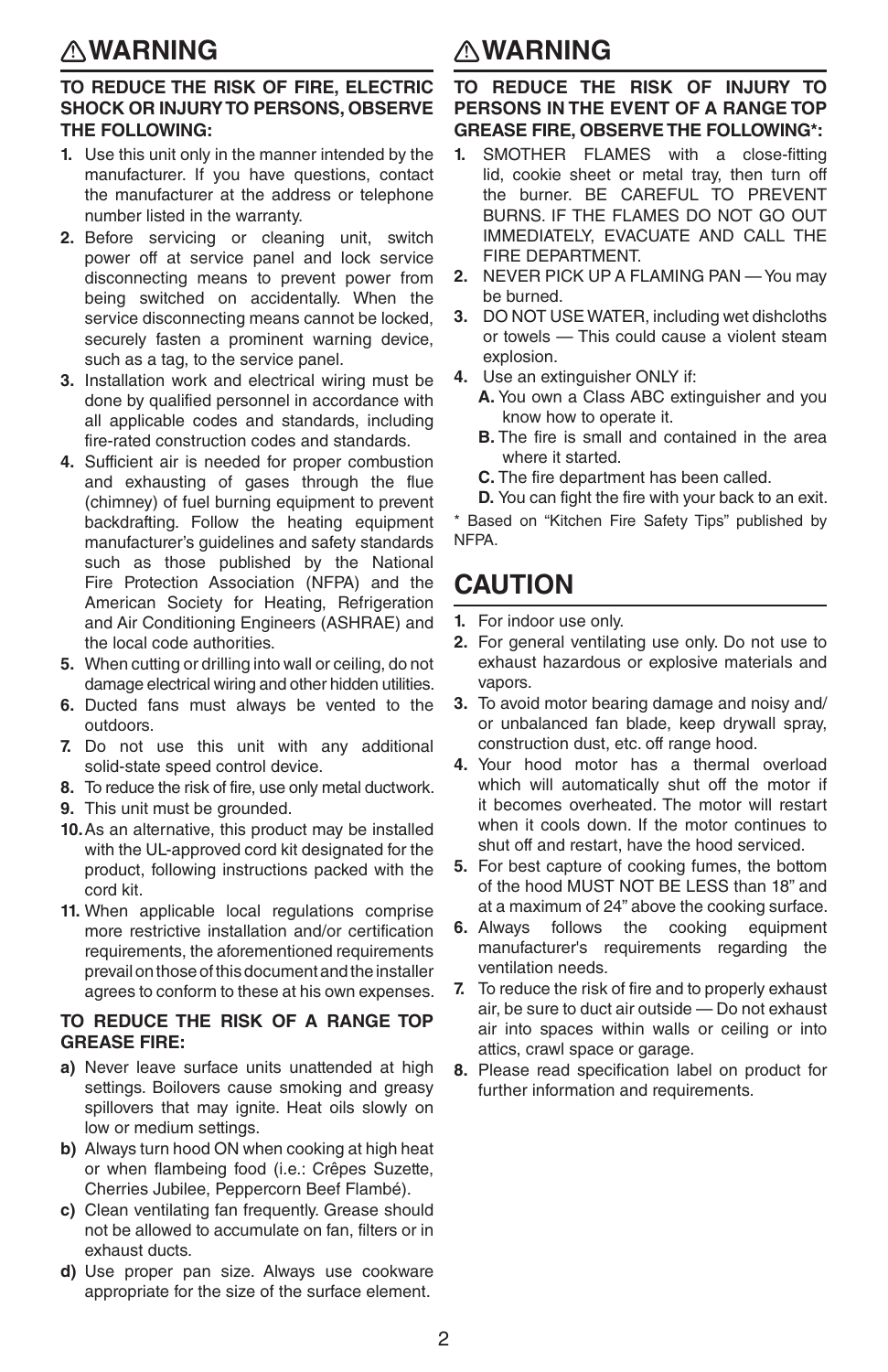# **ABOUT THIS MANUAL**

Because of the large amount of models covered by this publication, the illustrations are typical ones. Some details of your unit may be slightly different from the ones shown.

Please take note this manual uses the following symbols to emphasize particular information:

## **WARNING !**

**Identifies an instruction which, if not followed, might cause serious personal injuries including possibility of death.**

## **CAUTION**

**Denotes an instruction which, if not followed, may severely damage the unit and/or its components.**

NOTE: Indicates supplementary information needed to fully complete an instruction.

# **TOOLS NEEDED TO INSTALL THE RANGE HOOD**

- Phillips screwdriver no. 2
- Flat blade screwdriver (to open knockout holes)
- Jig saw (to cut holes for ducting and electrical access hole)
- Sheet metal shears (ducted installation only, for duct adjustment)
- Pair of pliers (ducted installation only, for duct adjustment)
- Scissors (to cut metal foil duct tape)
- Pen
- Wire stripper

## **WARRANTY**

#### One Year Limited Warranty

Broan-NuTone warrants to the original consumer purchaser of its products that such products will be free from defects in materials or workmanship for a period of one (1) year from the date of original purchase. THERE ARE NO OTHER WARRANTIES, EXPRESS OR IMPLIED, INCLUDING, BUT NOT LIMITED TO, IMPLIED WARRANTIES OF MERCHANTABILITY OR FITNESS FOR A PARTICULAR PURPOSE.

During this one year period, Broan-NuTone will, at its option, repair or replace, without charge, any product or part which is found to be defective under normal use and service. THIS WARRANTY DOES NOT EXTEND TO FLUORESCENT LAMP STARTERS, TUBES, HALOGEN AND INCANDESCENT BULBS, FUSES, FILTERS, DUCTS, ROOF CAPS, WALL CAPS AND OTHER ACCESSORIES FOR DUCTING. This warranty does not cover (a) normal maintenance and service or (b) any products or parts which have been subject to misuse, negligence, accident, improper maintenance or repair (other than by Broan-NuTone), faulty installation or installation contrary to recommended installation instructions.

The duration of any implied warranty is limited to the one year period as specified for the express warranty. Some provinces do not allow limitation on how long an implied warranty lasts, so the above limitation may not apply to you.

BROAN-NUTONE'S OBLIGATION TO REPAIR OR REPLACE, AT BROAN-NUTONE'S OPTION, SHALL BE THE PURCHASER'S SOLE AND EXCLUSIVE REMEDY UNDER THIS WARRANTY. BROAN-NUTONE SHALL NOT BE LIABLE FOR INCIDENTAL, CONSEQUENTIAL OR SPECIAL DAMAGES ARISING OUT OF OR IN CONNECTION WITH PRODUCT USE OR PERFORMANCE. Some provinces do not allow the exclusion or limitation of incidental or consequential damages, so the above limitation or exclusion may not apply to you. This warranty gives you specific legal rights, and you may also have other rights, which vary from one province to another. This warranty supersedes all prior warranties.

To qualify for warranty service, you must (a) notify Broan-NuTone at the address or telephone number below, (b) give the model number and part identification and (c) describe the nature of any defect in the product or part. At the time of requesting warranty service, you must present evidence of the original purchase date.

Broan-NuTone Canada ULC, 1140 Tristar Drive, Mississauga, Ontario, Canada L5T 1H9 www.broan.ca www.nutone.ca 1-877-896-1119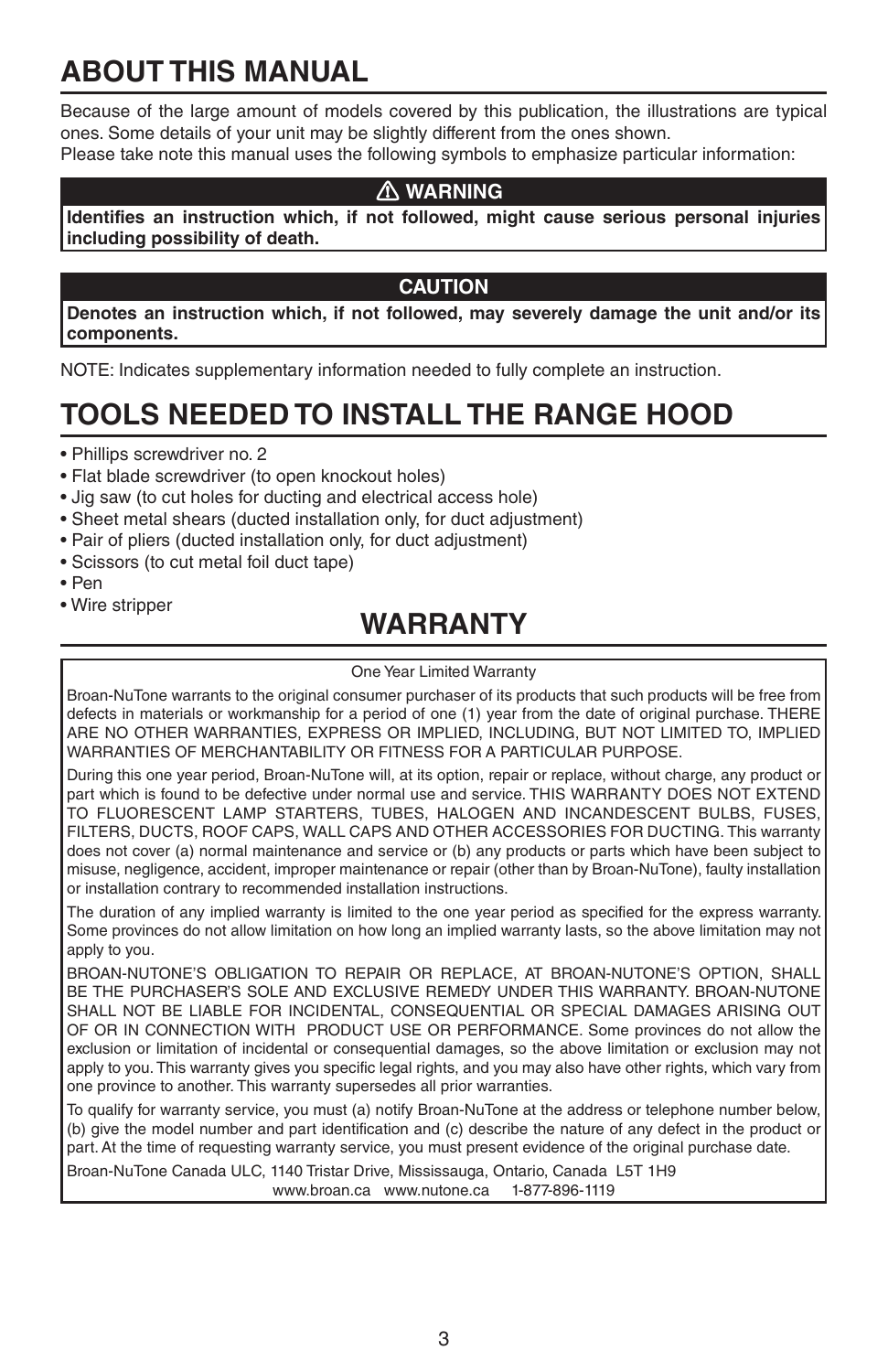## **1. INSTALL DUCTWORK (DUCTED INSTALLATIONS ONLY)**



NOTE: Distances over 24" are at the installer and user discretion.

- Determine whether hood will discharge vertically (3¼" x 10" or 7" round), or horizontally (3¼" x 10" only).
- Decide where the ductwork will run between the hood and the outside.
- Choose a straight, short duct run to allow the hood to perform most efficiently. Long duct runs, elbows and transitions will reduce the performance of the hood. Use as few of them as possible. Larger ductwork may be required for best performance with longer duct runs.
- Install wall cap or roof cap. Connect metal ductwork to cap and work back towards the hood location. Use 2" metal foil duct tape to seal the joints between ductwork sections.

## **2. PREPARE THE INSTALLATION**

#### **WARNING !**

**When performing installation, servicing or cleaning the unit, it is recommended to wear safety glasses and gloves.**

NOTE: Before proceeding to the installation, check the contents of the box. If items are missing or damaged, contact the manufacturer.

Make sure that the following items are included:

- Installation manual

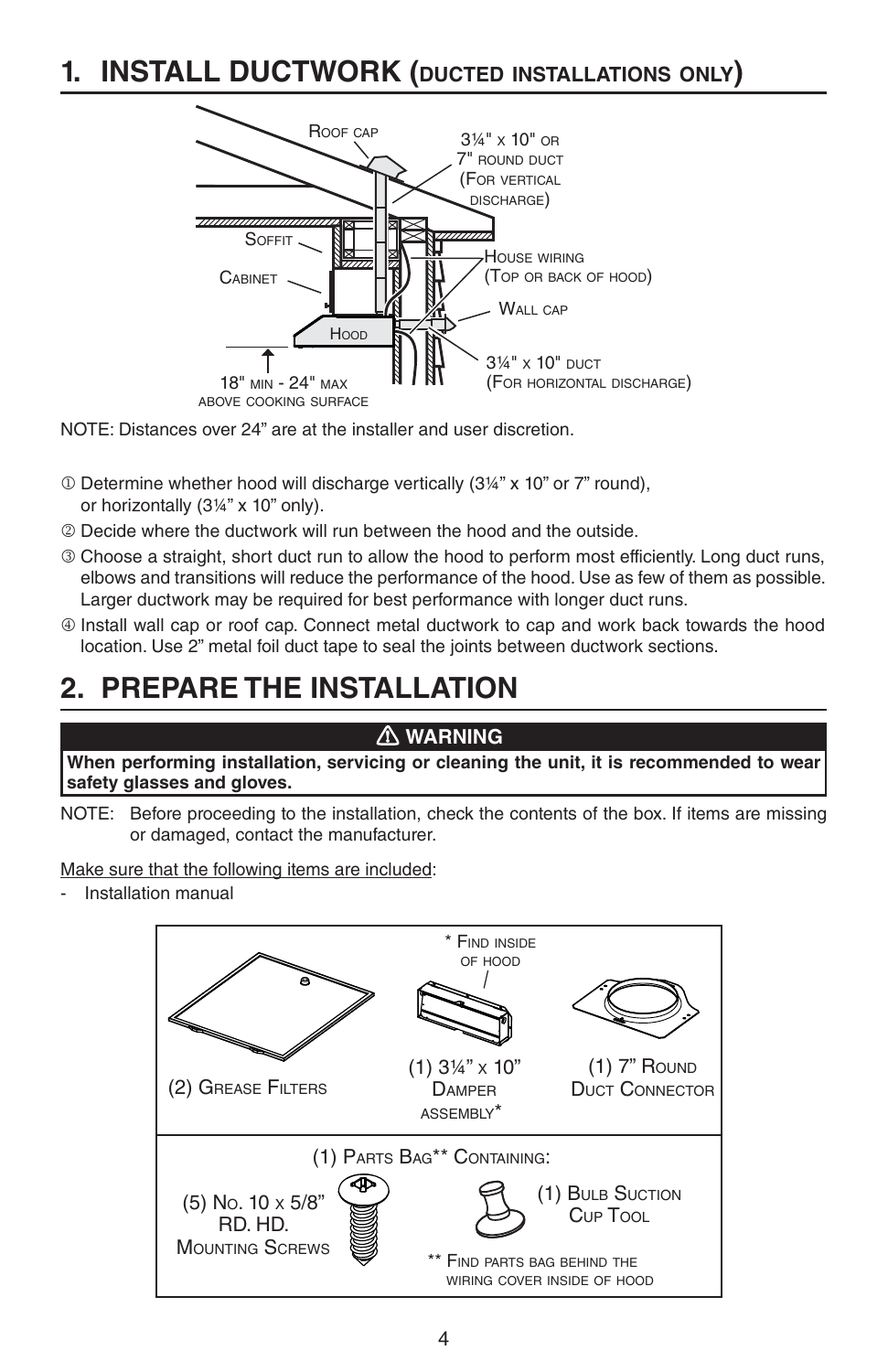# **2. PREPARE THE INSTALLATION (CONT'D)**

If present, remove all protective polyfilm from the hood and/or parts.

Using the finger cup, remove the **Grease Filters** from the hood by pushing down  $\overline{O}$  and tilting filters out  $\overline{O}$ .



Remove the **Screw** holding **Damper Assembly** to hood. Remove damper assembly from inside the hood.



Remove the wiring cover (shaded part in illustration at right) retaining screw. Set aside the **Wiring Cover**  and its screw.

Remove parts bag included with the hood (taped behind the wiring cover).

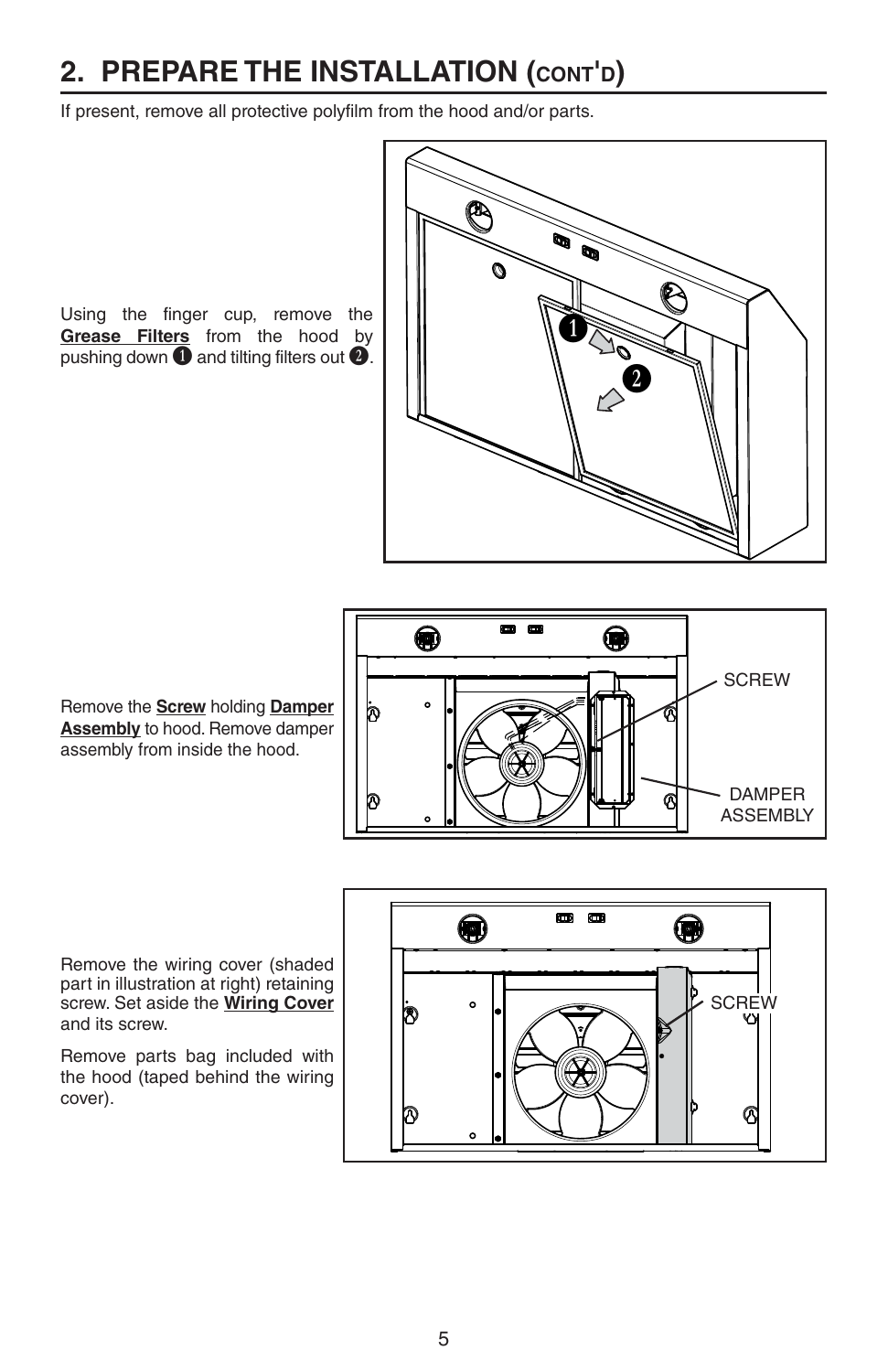# **3. PREPARE THE HOOD LOCATION**

Use the proper diagram below and or next page for placement of ductwork and electrical cutout in cabinet or wall. For a non-ducted installation, DO NOT cut a duct access hole.





\* Note the extra wood shim and mounting screw near the cabinet front.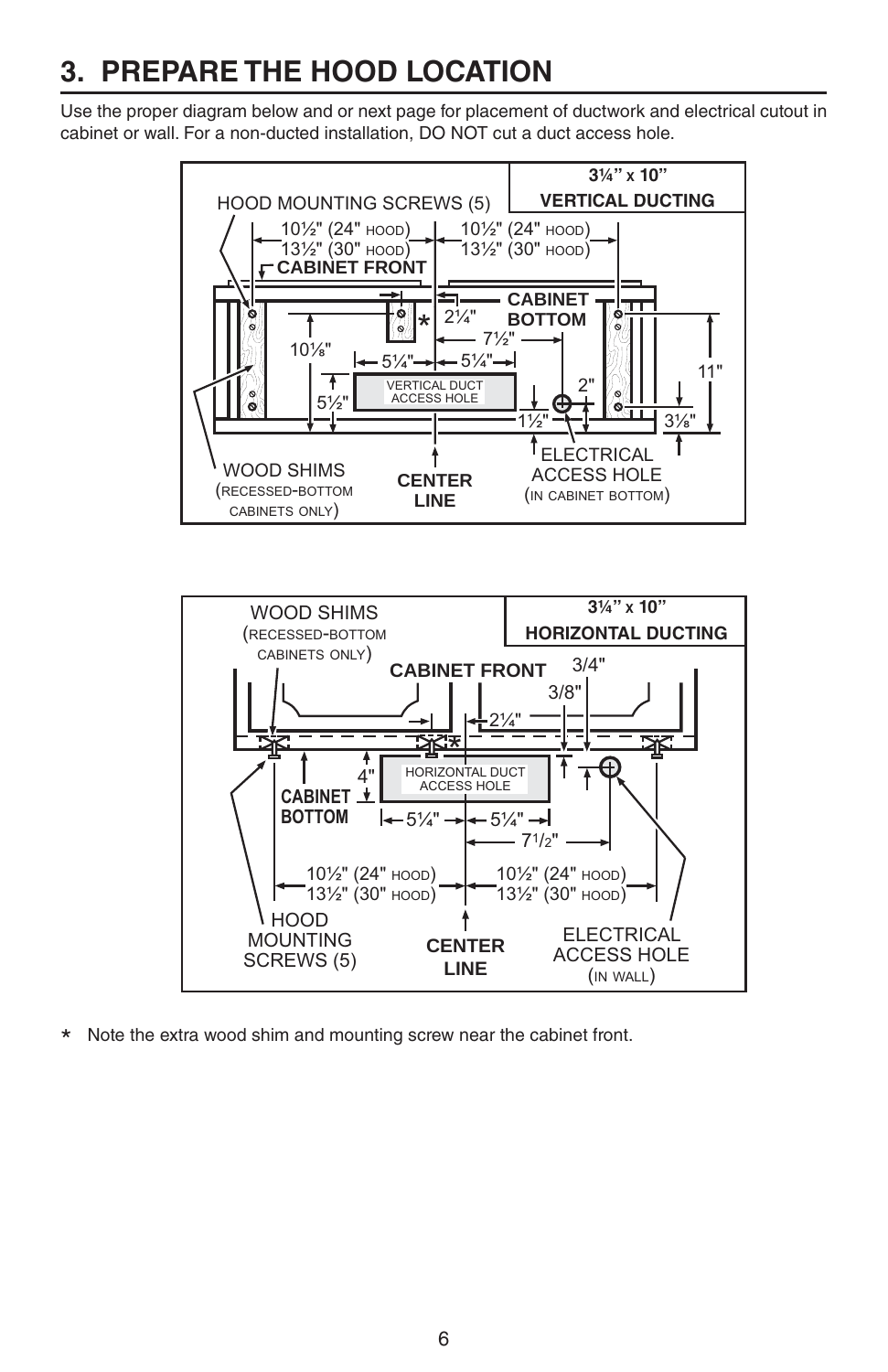## **3. PREPARE THE HOOD LOCATION (CONT'D)**



\* Note the extra wood shim and mounting screw near the cabinet front.

Install 4 **Hood Mounting Screws** into shims/cabinet according to proper diagram in previous page and above . Do not tighten completely. Do not install middle screw until Step 5.

## **4. PREPARE THE HOOD**

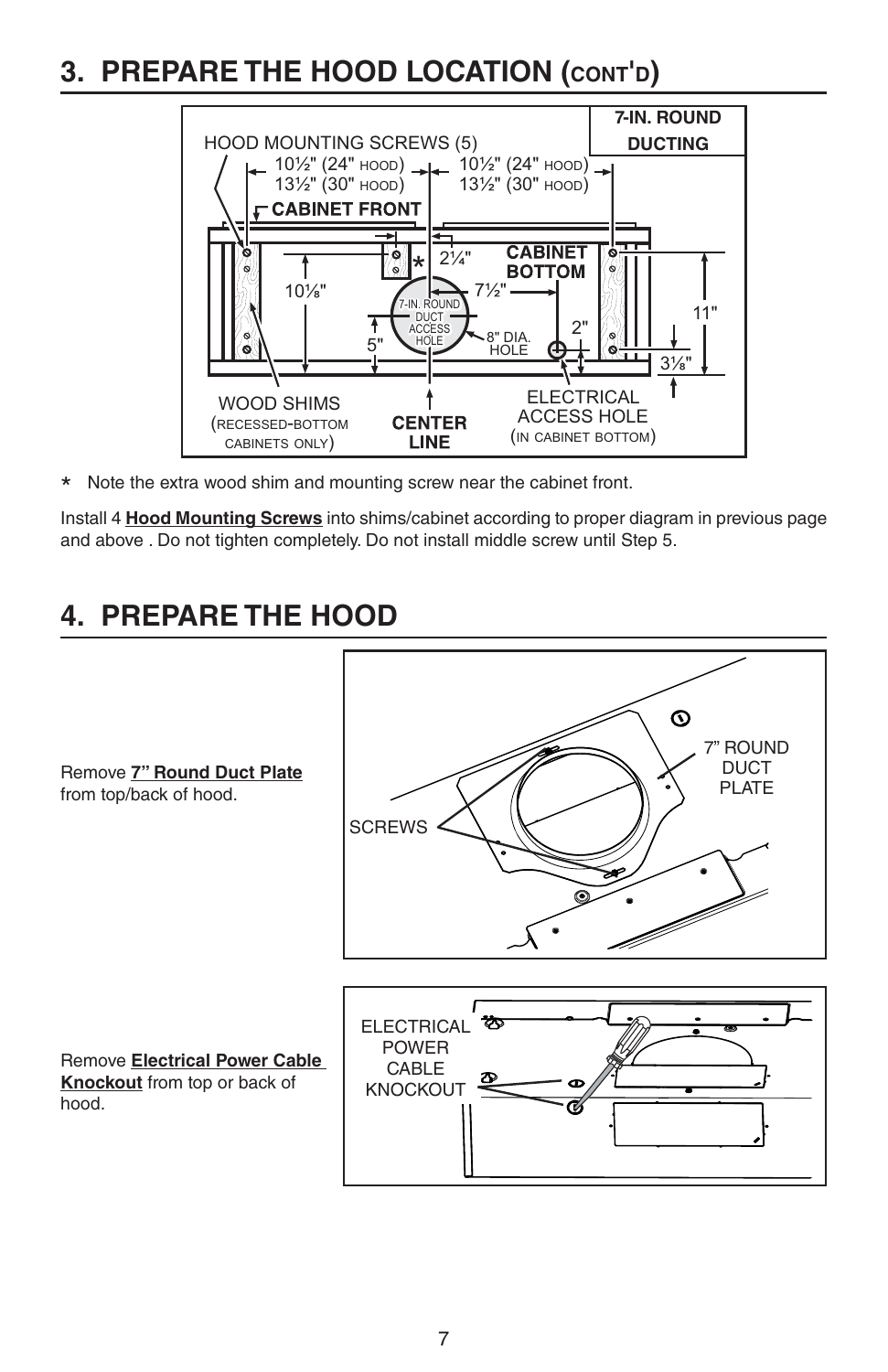# **4. PREPARE THE HOOD (CONT'D)**

## **NON-DUCTED INSTALLATION ONLY:**

recirculation cover plate (shaded part in illustration at right) to the hood. Discard this plate with its screws.

Purchase two non-ducted filters (model HPF24 for 24" width hood or HPF30 for 30" width hood) from your local distributor or retailer. Attach the non-ducted filters following instructions packed with the non-ducted filters, then go step 5 INSTALL THE HOOD on next page.



## **DUCTED INSTALLATION ONLY:**

Remove 3¼" x 10" vertical, 3¼" x 10" horizontal, or 7-inch round **knockout plate** as appropriate for your ducting method.

Attach **3¼" x 10" Damper Assembly** (if using 3¼" x 10" duct; shaded part in illustration at right) or **7" Round Duct Plate** (if using 7-inch round duct) over the knockout opening.

NOTES: To accommodate off-center ductwork, the 7" round duct plate can be installed up to 1/2" on either side of the hood center.

Install the 3¼" x 10" damper assembly with the **Damper Flap Pivot** nearest the **Top/Back Edge of Hood**.



7" ROUND DUCT PI ATF

**SCREWS** 

7" ROUND KNOCKOUT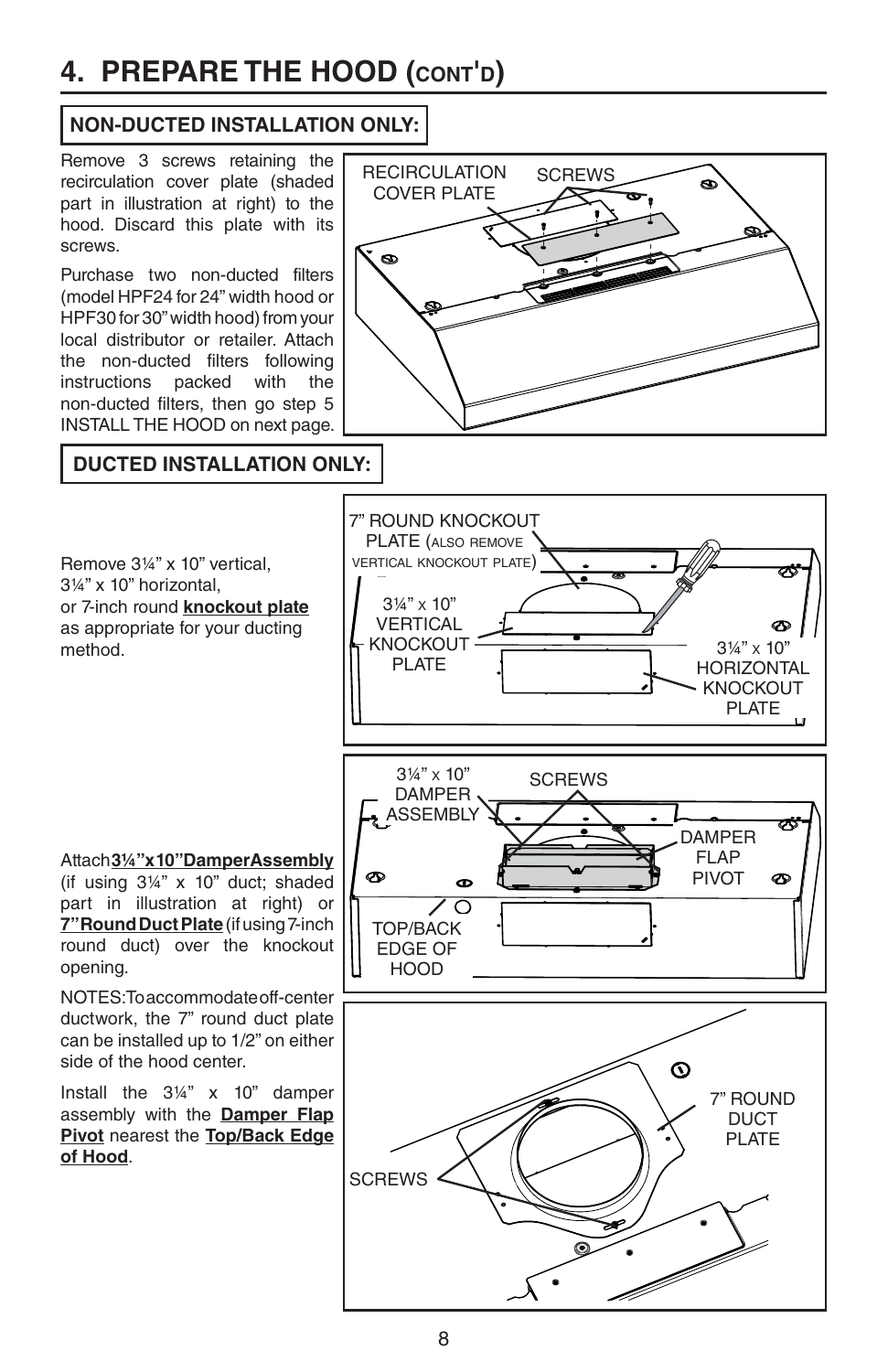# **5. INSTALL THE HOOD**

Run **House Power Cable** between service panel and hood location. Attach power cable to hood using appropriate clamp (not included).

Hang hood from (4) mounting screws driven part-way into cabinet locations (shown in illustrations under step 3 PREPARE THE HOOD LOCATION). Mounting screws are included in parts bag. Slide hood back towards wall until mounting screw heads are engaged in narrow end of keyhole slots in top of hood. Tighten screws securely. Add 5<sup>th</sup> mounting screw in center hole in hood and tighten securely.

## **DUCTED INSTALLATION ONLY:**

Connect ductwork to hood and use metal foil duct tape to make joints secure and air-tight. Make sure the damper assembly (or round duct plate without damper) enters the ductwork and that the damper opens and closes freely.



# **6. CONNECT THE WIRING**

## **WARNING !**

**Risk of electric shock. Electrical wiring must be done by qualified personnel in accordance with all applicable codes and standards. Before connecting wires, switch power off at service panel and lock service disconnecting means to prevent power to be switched on accidentally.**

Connect **House Power Cable** to range hood wiring: BLACK to BLACK, WHITE to WHITE and GREEN or bare wire under GREEN ground screw.



Reinstall wiring cover and attach it to the hood using its retaining screw.

## **CAUTION**

**Ensure both tabs on inner top of hood are engaged in their corresponding slots in wiring cover. Also, take care not to pinch wires while reinstalling wiring cover.**

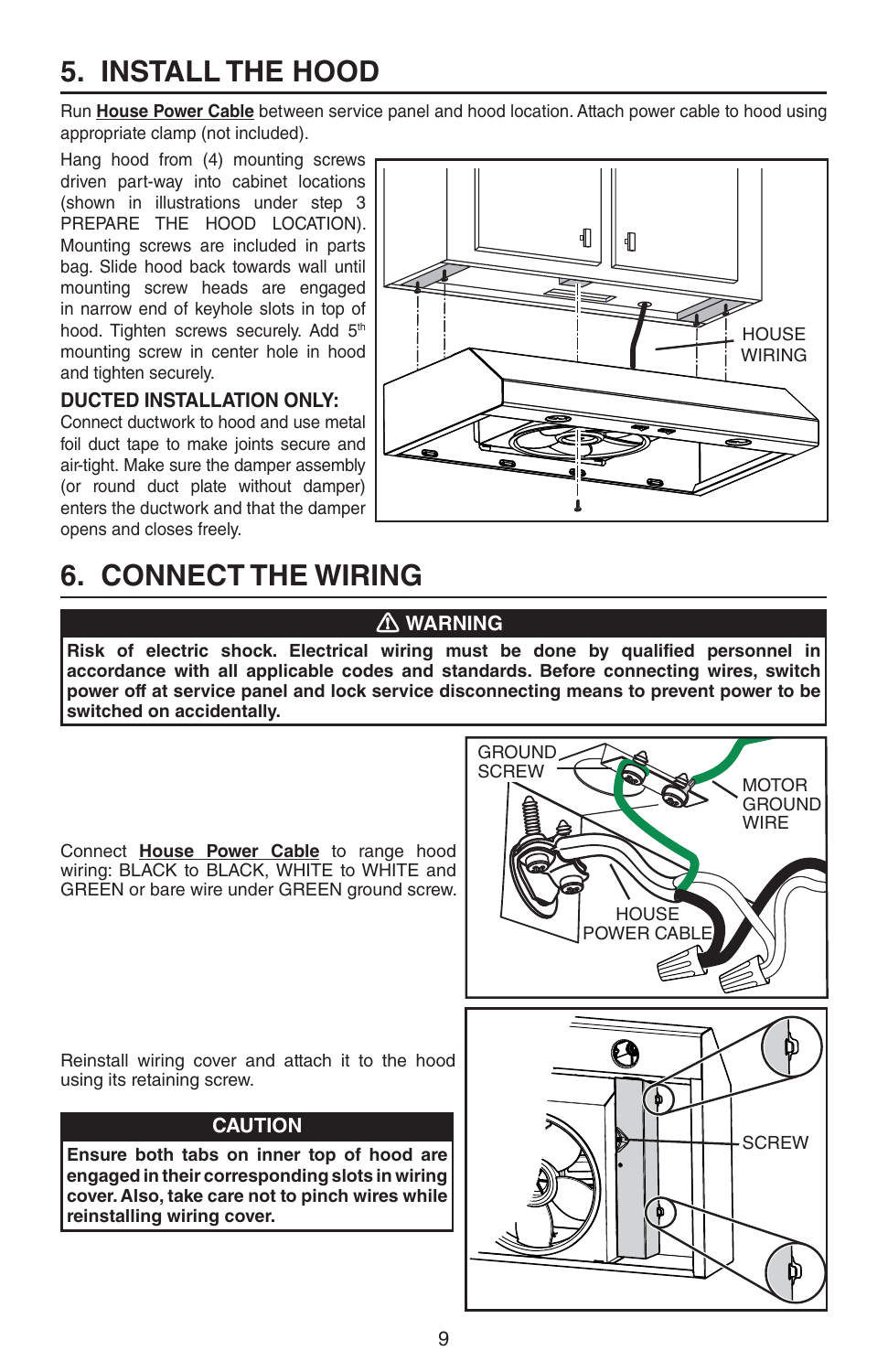# **7. INSTALL LIGHT BULBS**

Install two shielded **Halogen Bulbs** (120 V, 50 W max., MR16 or PAR16 with GU10 base, not included).

## **WARNING !**

**Do not touch lamps during or soon after operation. Burns may occur. In order to prevent the risk of personal injury, only install shielded halogen lamps. Also, never install a cool beam, a dichroic lamp, a lamp not suitable for use in recessed luminaires or identified for use in enclosed fixtures.**

- 1. Install the bulbs by placing the bulb leads into their grooves in the socket.
- 2. Gently push upwards and turn clockwise until secure.
- NOTE: The **Suction Cup Tool** (included with hood) can be used to install and remove light bulbs. Press suction cup tool on bulb and rotate counterclockwise to remove bulb or clockwise to install bulb.



## **CAUTION**

**Most GU10 LED replacement bulbs commonly found in the market are not designed for use in range hoods and might not perform as advertised. Their usage with this product is not recommended.**

# **8. INSTALL FILTERS**

**DUCTED INSTALLATION ONLY:** Re-install aluminum filters removed in Step 2.

**NON-DUCTED INSTALLATION ONLY:** Install non-ducted filters - purchased and assembled in Step 4 on page 8.

# **9. OPERATION**

Always turn your hood on before you begin cooking to establish an air flow in the kitchen. Let the blower run for a few minutes to clear the air after you turn off the range. This will help keep

the whole kitchen cleaner and brighter.

Operate the hood as follows:



#### $S_{\mathcal{T}}$ **FAN SWITCH**

- **I** Turns fan on to LOW speed.
- **•** Turns fan OFF.
- **II** Turns fan on to HIGH speed.



- -ö. **LIGHT SWITCH**
	- **I** Turns light on to LOW intensity.
	- **•** Turns light OFF.
- **II** Turns light on to HIGH intensity.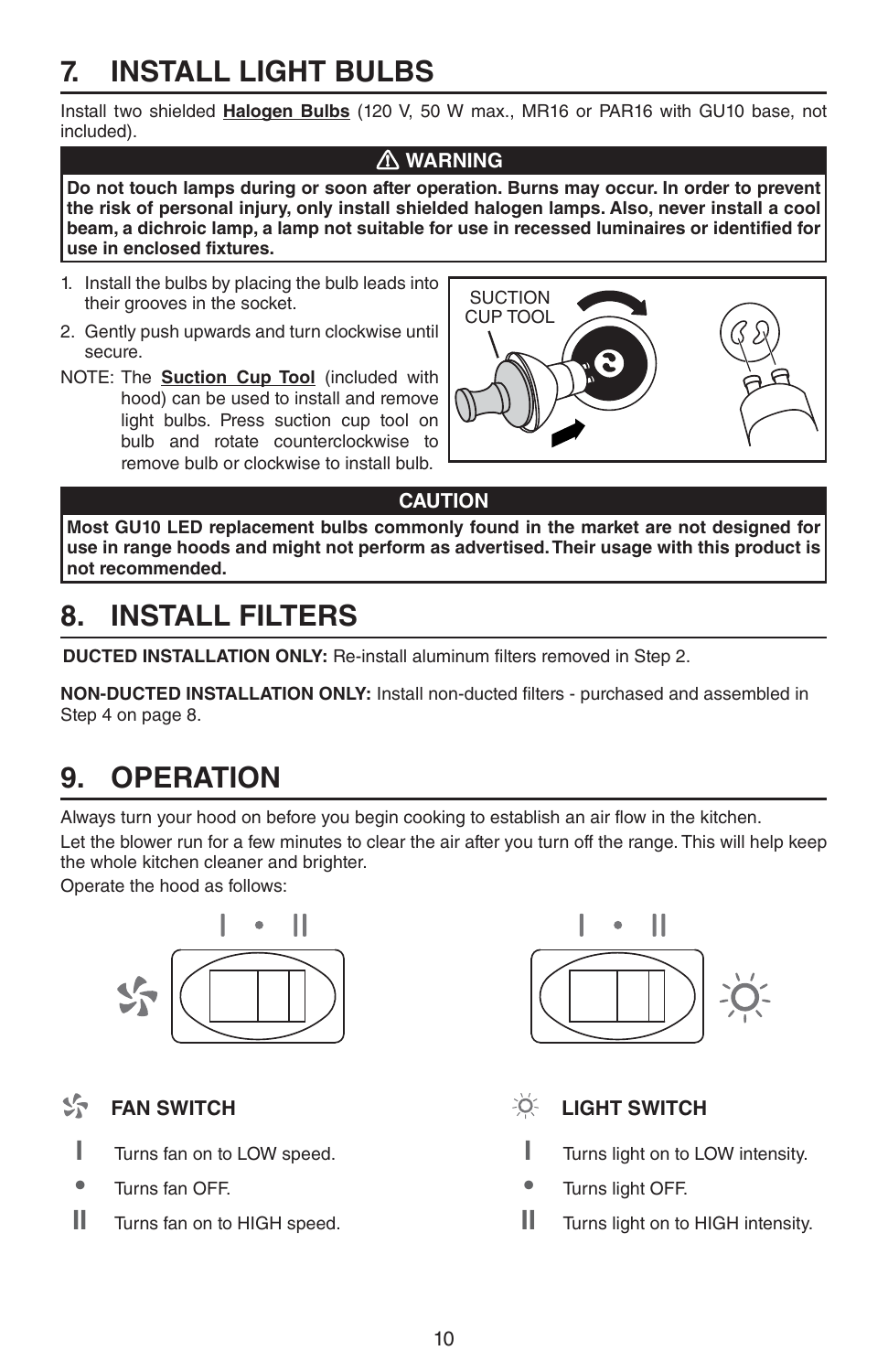# **10. CLEANING AND MAINTENANCE**

## *Motor*

The motor is permanently lubricated and never needs oiling. If the motor bearings make excessive or unusual noise, replace the motor with the exact service motor. The fan blade should also be replaced.

#### *Grease Filters*

The grease filters should be cleaned frequently. Use a warm detergent solution. Grease filters are dishwasher safe.

Remove filters by pushing them towards the back of hood and tilting them downward.

Clean all-metal filters in the dishwasher using a non-phosphate detergent. Discoloration of the filters may occur if using phosphate detergent or as a result of local water conditions—but this will not affect filter performance. This discoloration is not covered by the warranty.

#### *Non-Ducted Recirculation Filters*

The non-ducted recirculation filter should be changed every 6 months. Replace more often if your cooking style generates extra grease, such as frying and wok cooking. Refer to installation instructions included with non-ducted recirculation filters.

## *Fan Blade*

The fan blade should be cleaned frequently. Use a clean cloth soaked with warm detergent solution.

## *Hood cleaning*

#### Stainless steel cleaning:

| Do: |                                                                                                                                                                                                                         | Don't:    |                                                                                                                                                                                                                                                          |
|-----|-------------------------------------------------------------------------------------------------------------------------------------------------------------------------------------------------------------------------|-----------|----------------------------------------------------------------------------------------------------------------------------------------------------------------------------------------------------------------------------------------------------------|
|     | Regularly wash with clean cloth or rag<br>soaked with warm water and mild soap or<br>liquid dish detergent.<br>Always clean in the direction of original<br>polish lines.<br>Always rinse well with clear water (2 or 3 | $\bullet$ | Use any steel or stainless steel wool or any<br>other scrapers to remove stubborn dirt.<br>• Use any harsh or abrasive cleansers.<br>Allow dirt to accumulate.<br>Let plaster dust or any other construction<br>residues<br>reach the<br>hood.<br>Durina |
|     | times) after cleaning. Wipe dry completely.                                                                                                                                                                             |           | construction/renovation, cover the hood to                                                                                                                                                                                                               |
|     | You may also use a specialized household<br>stainless steel cleaner.                                                                                                                                                    |           | make sure no dust sticks to stainless steel<br>surface.                                                                                                                                                                                                  |

#### **Avoid when choosing a detergent:**

- Any cleaners that contain **bleach** will attack stainless steel.
- Any products containing: **chloride, fluoride, iodide, bromide** will deteriorate surfaces rapidly.
- Any combustible products used for cleaning such as **acetone, alcohol, ether, benzol**, etc., are highly explosive and should never be used close to a range.

#### Enamel finish:

Clean with warm water and mild detergent only. If discoloration occurs, use a good enamel polish such as automotive polish. (DO NOT use rough abrasive cleaner or porcelain cleaner.)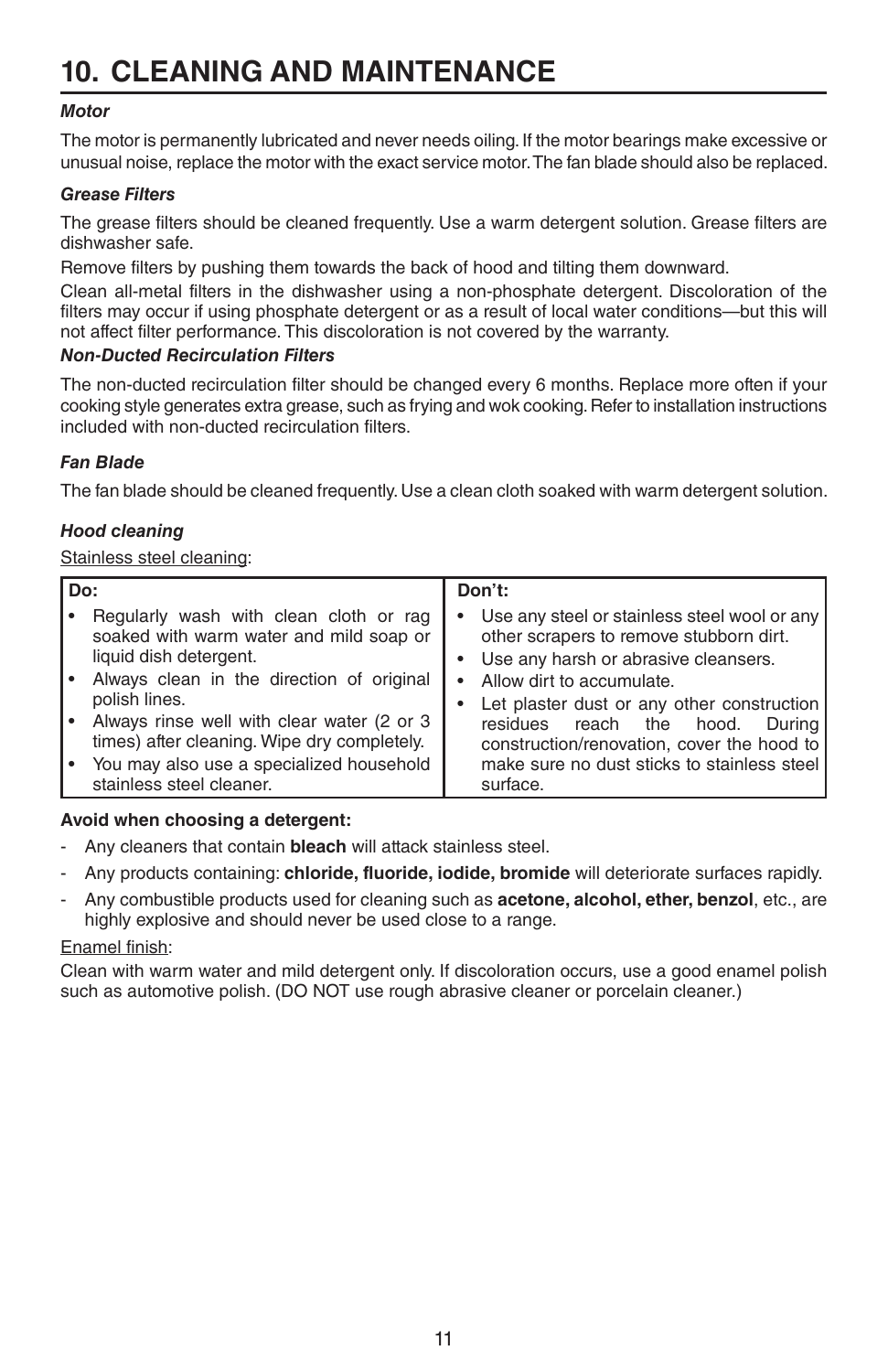# **11. SERVICE PARTS**



HL0242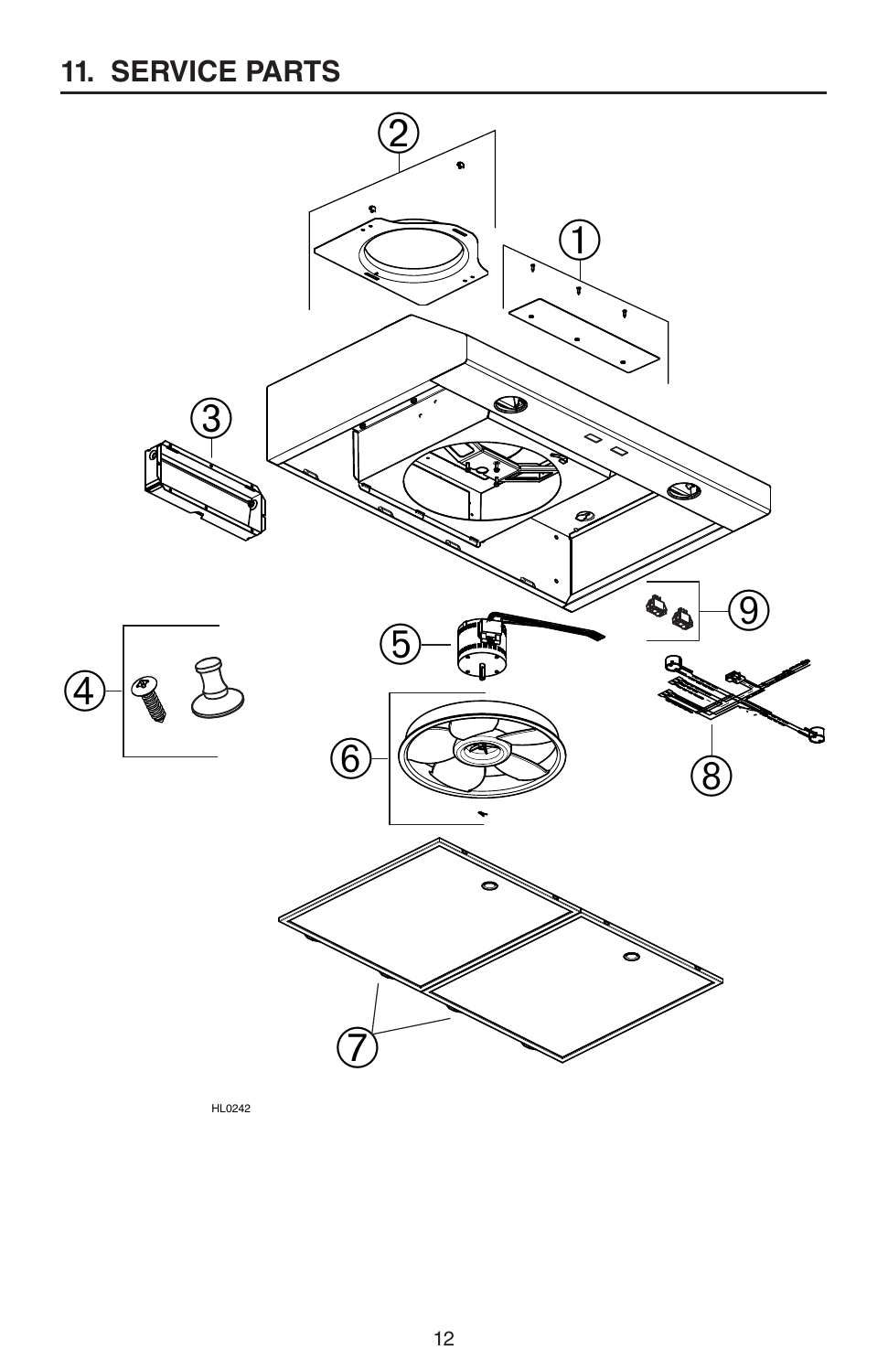|          |          |                                                             |                   |                   | QUANTITY          |                   |                         |
|----------|----------|-------------------------------------------------------------|-------------------|-------------------|-------------------|-------------------|-------------------------|
| KEY NO.  | PART NO. | <b>DESCRIPTION</b>                                          | $\overline{a}$    | $\overline{5}$    | ູລິ               | ູລິ               | $\overline{30}$         |
|          |          |                                                             | WHITE             | <b>STAINLESS</b>  | <b>WHITE</b>      | <b>STAINLESS</b>  | <b>BLACK</b>            |
|          | 97020029 | RECIRCULATION COVER PLATE, BLACK (INCLUDING SCREWS)         |                   |                   |                   |                   |                         |
|          | 97020030 | RECIRCULATION COVER PLATE, WHITE (INCLUDING SCREWS)         |                   |                   |                   |                   |                         |
|          | 97020031 | RECIRCULATION COVER PLATE, STAINLESS STEEL                  |                   |                   |                   |                   |                         |
|          |          | (INCLUDING SCREWS)                                          |                   |                   |                   |                   |                         |
| $\sim$   | 680708   | 7" ROUND DUCT PLATE (INCLUDING SCREWS)                      |                   |                   |                   |                   |                         |
| ო        | 740014   | 31/4" x 10" DAMPER ASSEMBLY (INCLUDING SCREWS)              |                   |                   |                   |                   |                         |
|          |          | PARTS BAG INCLUDING: 5 SCREW NO.8-3/8" T/B NO.8 HEAD,       |                   |                   |                   |                   |                         |
|          | 97018623 | 1 Sucrion CUP TOOL                                          |                   |                   |                   |                   |                         |
| 5        | 97020032 | BLOWER MOTOR                                                |                   |                   |                   |                   |                         |
| ဖ        | 97020033 | FAN BLADE AND CLIP                                          |                   |                   |                   |                   |                         |
|          | 97020034 | GREASE FILTER $15.75" \times 10.90"$ (set of 2)             |                   |                   |                   |                   |                         |
|          | 97020035 | GREASE FILTER 15.75" x 13.90" (SET OF 2)                    |                   |                   |                   |                   |                         |
| $\infty$ | 97020040 | WIRE HARNESS                                                |                   |                   |                   |                   |                         |
|          | 99030355 | ROCKER SWITCH, BLACK (SET OF 2)                             |                   |                   |                   |                   |                         |
| თ        | 99030356 | ROCKER SWITCH, WHITE (SET OF 2)                             |                   |                   |                   |                   |                         |
|          | 97020036 | RECIRCULATION FILTER 15.75" x 10.90" (PAIR)                 |                   |                   |                   |                   |                         |
|          |          | (NON-DUCTED INSTALLATION ONLY)                              |                   |                   |                   |                   |                         |
|          | 97020037 | RECIRCULATION FILTER 15.75" x 13.90" (PAIR)                 |                   |                   |                   |                   |                         |
|          |          | (NON-DUCTED INSTALLATION ONLY)                              |                   |                   |                   |                   |                         |
| ×        |          | 97020038 SHIELDED HALOGEN BULB 50 W, GU10                   | $\mathbf{\Omega}$ | $\mathbf{\Omega}$ | $\mathbf{\Omega}$ | $\mathbf{\Omega}$ | $\overline{\mathsf{c}}$ |
|          |          | Opper previous part parts by part $M_0$ and $M_0$ and $M_0$ |                   |                   |                   |                   |                         |

NOI BY KEY NO. ORDER REPLACEMENT PARTS BY PART NO. — NOT BY KEY NO. URDER REPLACEMENT PARTS BY PART NO.

\* Not shown. \* NOT SHOWN.

# REPLACEMENT PARTS AND REPAIRS **REPLACEMENT PARTS AND REPAIRS**

In order to ensure your unit remains in good working condition, you must use Broan-NuTone genuine replacement parts only. Broan-NuTone genuine replacement parts are specially designed for each unit and are manufactured to comply with all the applicable certification standards and maintain a high standard of safety. Any third party replacement part used may cause serious damage and drastically reduce the performance level of your unit, which will result in premature failing. Broan-NuTone recommends to contact a drastically reduce the performance level of your unit, which will result in premature failing. Broan-NuTone recommends to contact a In order to ensure your unit remains in good working condition, you must use Broan-NuTone genuine replacement parts only. Broan-NuTone genuine replacement parts are specially designed for each unit and are manufactured to comply with all the applicable certification standards and maintain a high standard of safety. Any third party replacement part used may cause serious damage and certified service depot for all replacement parts and repairs. certified service depot for all replacement parts and repairs.